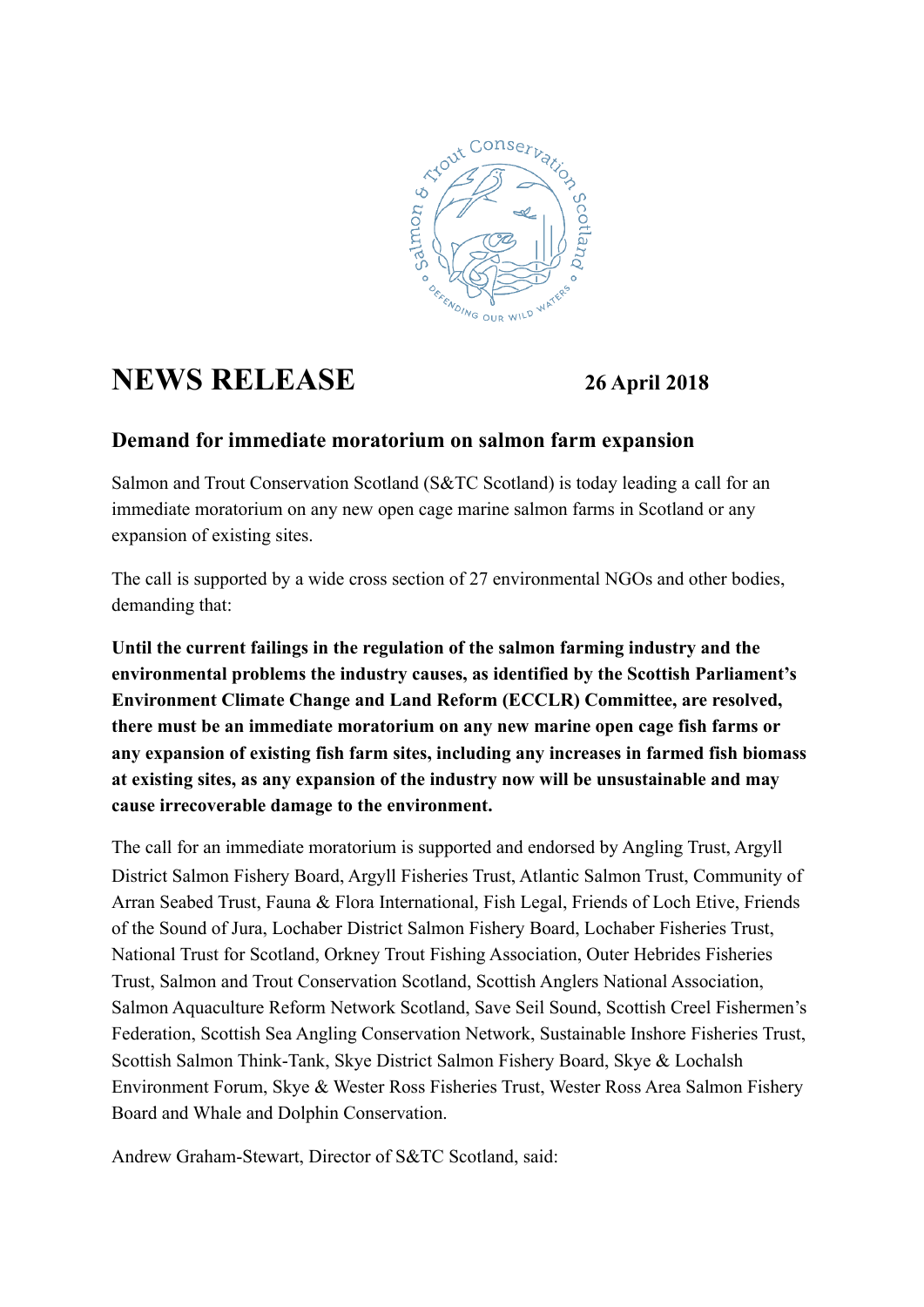"The all-party ECCLR Committee of the Scottish Parliament unanimously agreed their report in March and concluded that the current consenting and regulatory framework for the salmon farming industry is inadequate to address the environmental issues. They were not convinced the sector is being regulated sufficiently, or regulated sufficiently effectively, and made it clear that this needs to be addressed urgently because further expansion must be on an environmentally sustainable basis.

They also said that if the current issues are not addressed this expansion will be unsustainable and may cause irrecoverable damage to the environment, concluding '*the status quo is not an option*'.

As it stands, these issues remain completely unresolved and, as the oral evidence given on April 18 to the Rural Economy and Connectivity Committee by SEPA, the Crown Estate, Scottish Natural Heritage and the Highland Council shows, we are a very long way from addressing them".

Last week alone, the Highland Council granted planning permission for two new salmon farms on Skye and the Argyll and Bute Council permitted an increase in biomass of farmed fish on two farms on Loch Fyne, where the record of sea lice control and mortalities on The Scottish Salmon Company farms over the last two production cycles has been amongst the worst in Scotland.

Guy Linley-Adams, Solicitor for S&TC Scotland, said:

"If planning departments don't believe that the firm conclusions of the ECCLR Committee's report are sufficient to enable them to refuse such applications and so are carrying on with business as usual, then we need a moratorium now.

If we agree with the MSPs on the ECCLR Committee that further expansion must be sustainable and that, unless current issues are addressed, any expansion will be unsustainable and may cause irrecoverable damage, there can be no other logical conclusion.

Nobody, not even the salmon farmers themselves, should be supporting expansion while current environmental issues are still to be addressed."





Argyll District Salmon Fishery Board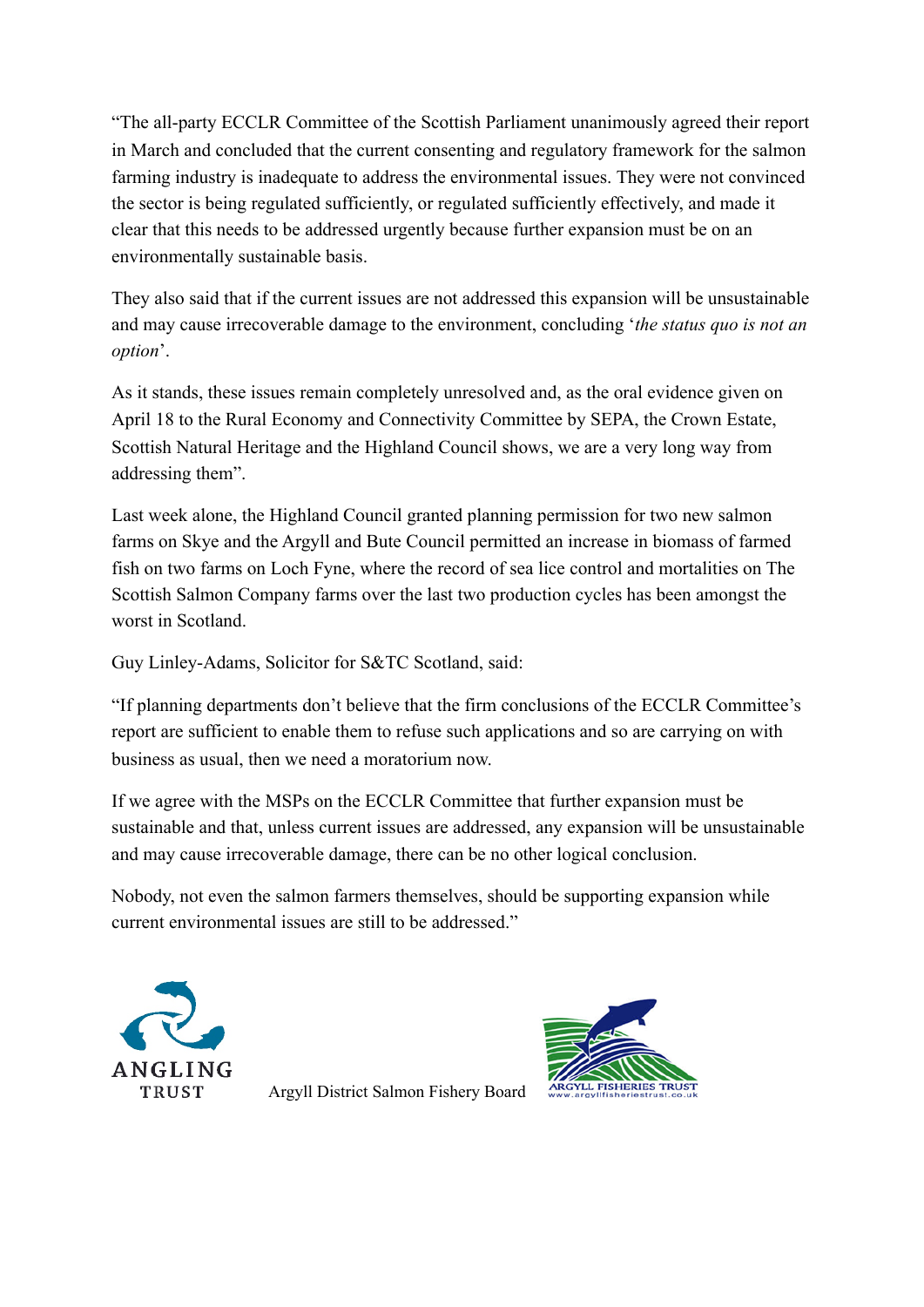



Lochaber District Salmon Fishery Board



*Lochaber Fisheries Trust* 







 *Outer Hebrides Fisheries Trust*







 *Salmon Aquaculture Reform Network Scotland*

Save Seil Sound



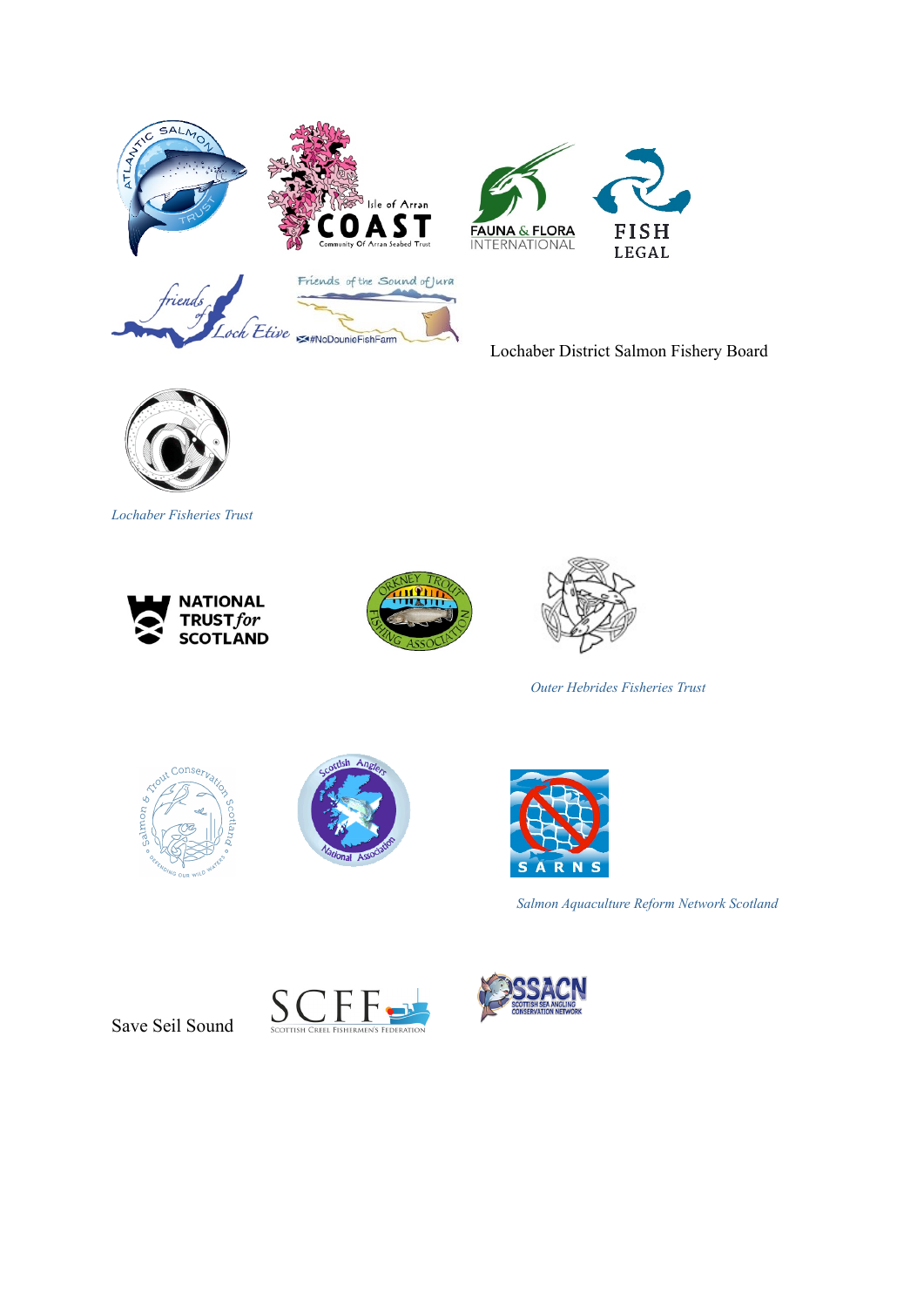

**Sustainable Inshore Fisheries Trust** 



ENDS

Issued by Andrew Graham-Stewart (telephone 01863 766767 or 07812 981531) on behalf of Salmon and Trout Conservation Scotland.

## **Notes for editors**

1) **Salmon & Trout Conservation (S&TC**) was established as the Salmon & Trout Association (S&TA) in 1903 to address the damage done to our rivers by the polluting effects of the Industrial Revolution. Since then, S&TC has worked to protect fisheries, fish stocks and the wider aquatic environment for the public benefit. S&TC has charitable status in both England and Scotland (where it operates as S&TC Scotland) and its charitable objectives empower it to address all issues affecting fish and the aquatic environment, supported by robust evidence from its scientific network, and to take the widest possible remit in protecting salmonid fish stocks and the aquatic environment upon which they depend. [www.salmon](http://www.salmon-trout.org/)[trout.org](http://www.salmon-trout.org/) [www.salmon-troutscotland.org](http://www.salmon-troutscotland.org/)

2) S&TCS lodged a formal Petition with the Scottish Parliament in 2016, to urge the Scottish Government to strengthen Scottish legislative and regulatory control of marine fish farms to protect wild salmonids of domestic and international conservation importance. In 2017, the Rural Economy and Connectivity Committee decided to hold an Inquiry into the issues raised by S&TCS. S&TCS has given both written and oral evidence to the Petitions Committee, Environment Climate Change and Land Reform Committee and Rural Economy and